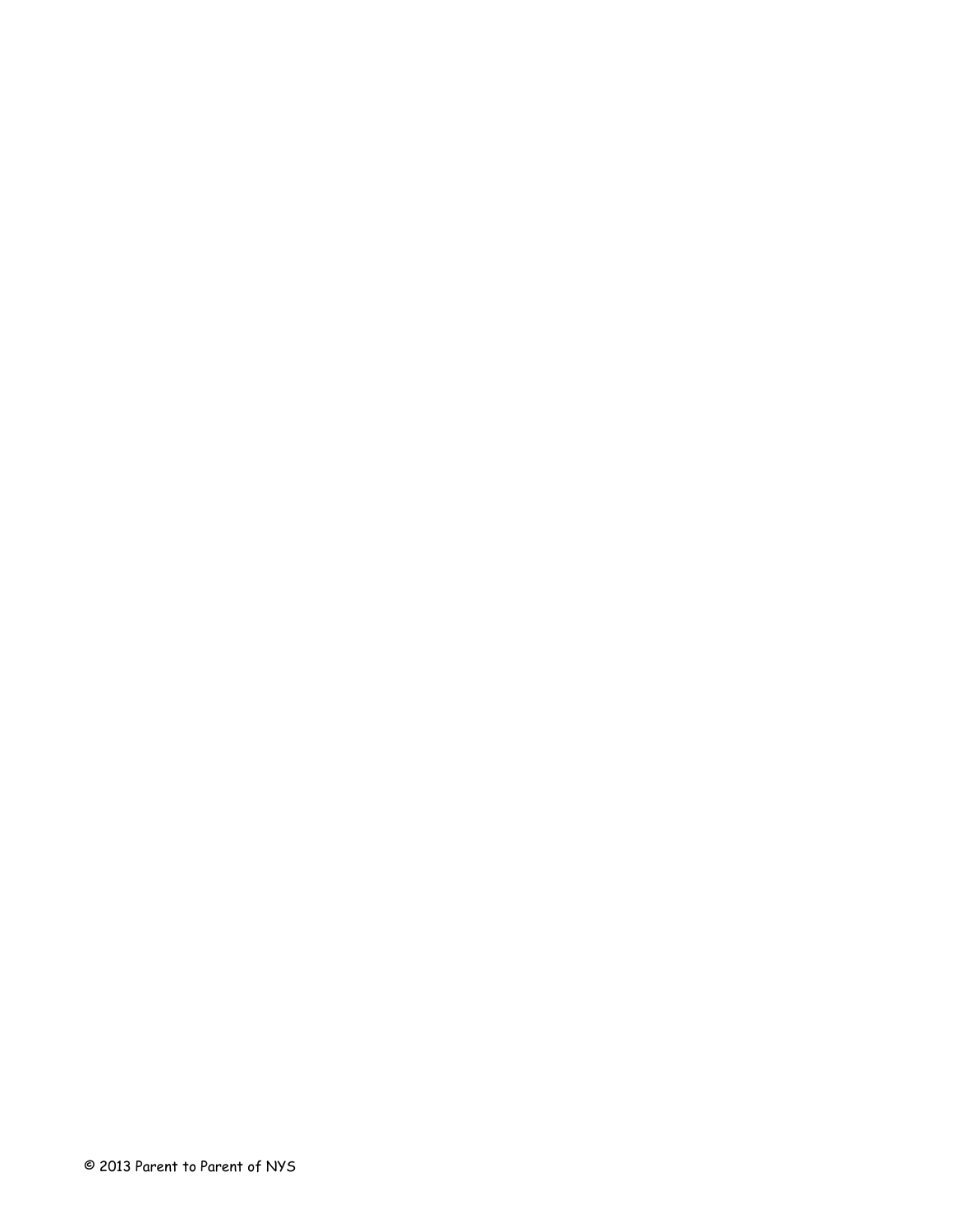### **Tip Sheets for Caregivers of Individuals With Special Health Care Needs**

Included in this booklet are Tip Sheets compiled by parents and caregivers of children with special needs as a way of sharing practical advice and knowledge gained through their experience with other parents and caregivers of children facing exceptional health care challenges.

The following pages, as well as other Fact Sheets and Tip Sheets, may be downloaded at no cost at the following web page:

http://parenttoparentnys.org/education/library-detail/C134/.

### **Family-to-Family Health Information Centers (F2F HICs):**

Family-to-Family Health Information Centers (F2F HICs) are nonprofit organizations that help families of children and youth with special health care needs (CYSHCN) and the professionals who serve them. Because the health care needs of CYSHCN are chronic and complex, parents and caregivers are often challenged with finding the resources to provide and finance health care for their children. F2F HICs are in a unique position to help families because they are typically staffed/run by parents of CYSHCN themselves, and as parents, they have traveled through the maze of services and programs designed to help CYSHCN. Staff members at F2F HICs understand the issues that families face, provide advice, offer a multitude of resources and tap into a network of other families and professionals for support and information.

### **How do F2F HICs help?**

The Health Resources and Services Administration's (HRSA) Maternal Child Health Bureau (MCHB) provides the primary funding support for F2F HICs, as authorized by the Family Opportunity Act (FOA), legislation signed into law in 2006 (as a part of the Deficit Reduction Act). Through this funding, HRSA's MCHB currently supports F2F HICs.

**Do you have a child with special health care needs? Would you like to speak to staff at New York's Family to Family Health Information Center?**  Contact the statewide Project Director at 800-305-8817 or 518-381-4350.

### **Do you have a practical tip that you would like to share with other families? Join the Medically Fragile E-group and share your experience.**

The purpose of the group is to disseminate and share information regarding children who have complex medical needs. For more information, visit: http://parenttoparentnys.org/index.php/site/form-email-list-mffn

### **Sign up to receive the Monthly Links Digest, a compilation of website links to assist families in their ongoing research,**

Current and previous editions are available at: http://parenttoparentnys.org/healthcare/health-care-resources/C160/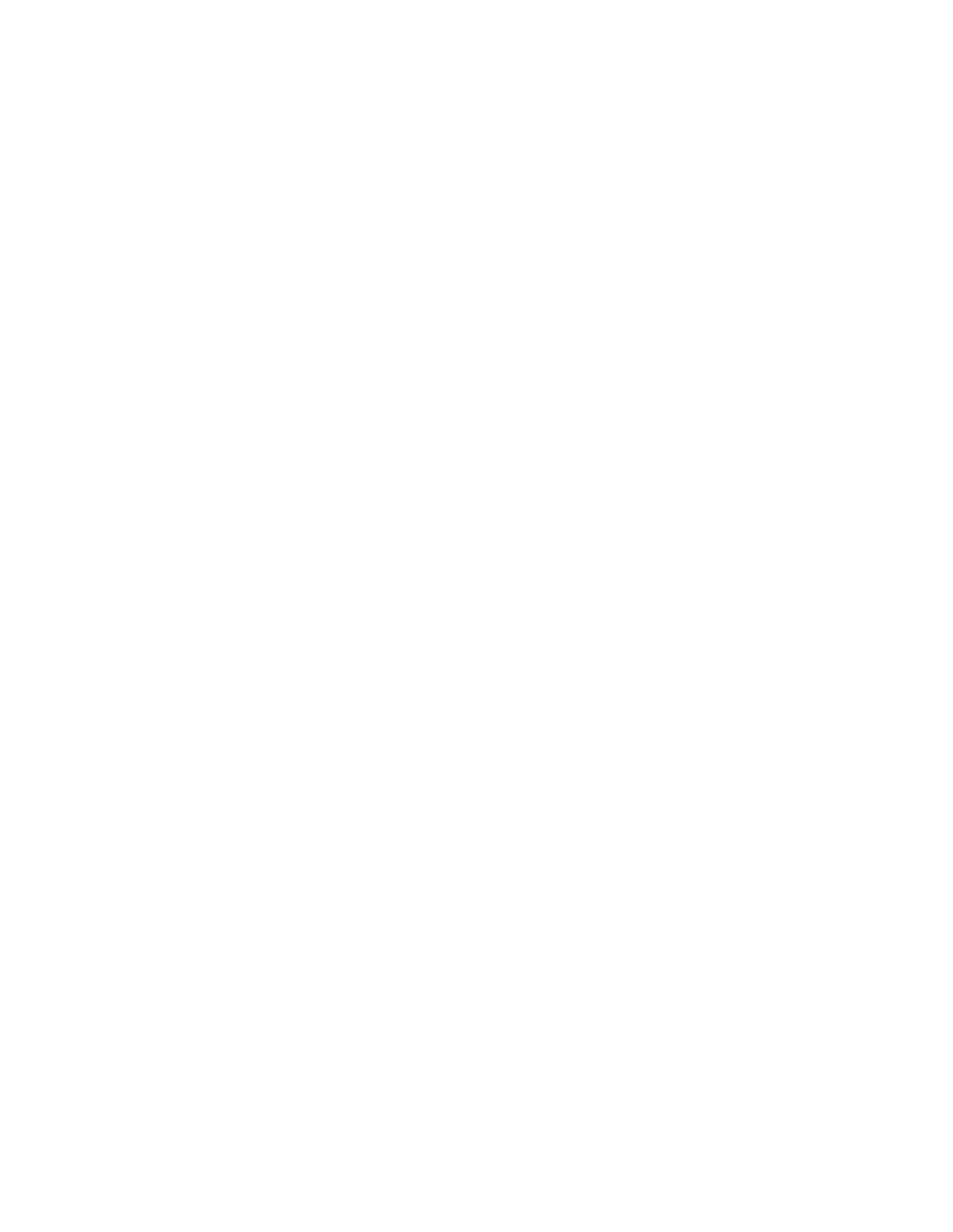# Tip Sheets for Caregivers of Individuals with Special Health Care Needs

### Table of Contents

|     |                                                                              | Page(s)        |
|-----|------------------------------------------------------------------------------|----------------|
| 1.  | Understanding Emotional Responses to Disability                              | $4 - 5$        |
| 2.  | Coping with Your Child's Health Care Needs                                   | 6              |
| 3.  | <b>Reducing Stress</b>                                                       | $\overline{7}$ |
| 4.  | Organizing and Keeping Records                                               | 8              |
| 5.  | Making the Most of Medical Appointments                                      | 9              |
| 6.  | <b>Managing Prescriptions</b>                                                | $10 - 11$      |
| 7.  | Researching Health Care Information<br>on the Internet                       | $12 - 13$      |
| 8.  | When Your Child Has Been Diagnosed<br>with a Disability or Chronic Condition | $14 - 16$      |
| 9.  | About Parent to Parent of New York State                                     | 17             |
| 10. | Parent to Parent of NYS Contact Information                                  | 18             |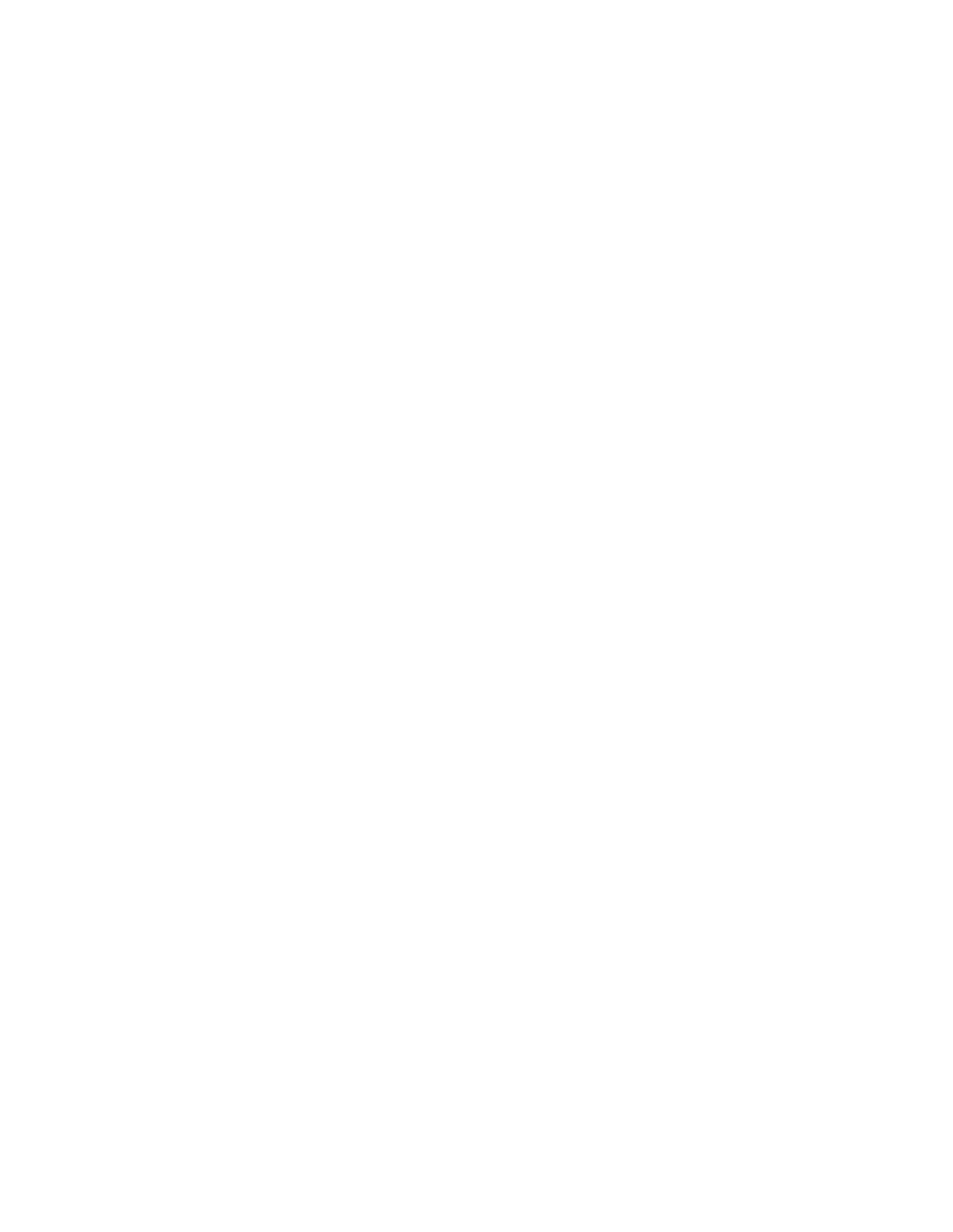# **UNDERSTANDING EMOTIONAL RESPONSES TO DISABILITY**



Emotions have to be recognized and validated in order to best advocate for and support our children with exceptional challenges.

### **Common Reactions:**

Shock – It doesn't make sense; it wasn't supposed to happen to **me**. I took care of myself.

Fear – What will happen to my child? What about our dreams for our child and our dreams for ourselves? What about my job? Will I be able to work? Denial – Acceptance of this situation and lifestyle come ever so gradually. Denial is a period of searching for answers, searching for treatments, searching for cures. Denial prevents the bad news from hitting all at once. Anxiety – What do I do to reduce my feelings of powerlessness? What do I do to help my child? Anxiety mobilizes the energy required to face these new challenges.

### **Financial Impact:**

- One parent often becomes unemployed or underemployed.
- Household finances are impacted when medical necessitate difficult decisions that affect other expenses – clothes, groceries, medical bills. Forget vacations.

### **Stigma of disability – history**

Medical model – a person with a disability is sick or "disabled" and therefore excused from typical societal obligations like going to school, getting a job, taking on family responsibilities, etc.

Rehabilitation model – having a disability is a deficiency that must be fixed by rehabilitation professionals or other helping professionals.

### **What is your frame of reference about disability? Preconceived notions – The messages we hear from the larger world:**

- Focus on the glass half empty the disability, the "can't do", the burden.
- The words we hear: suffer, burden, courageous, victim, special, crippled, stricken.
- Negative and false stereotypes: People with disabilities don't work; people with disabilities are criminalized, victimized, exploited, perverts, failures, or can't learn.
- Disability is viewed with fear, discomfort and loss. It is stigmatized; the emphasis is on correcting and curing disability.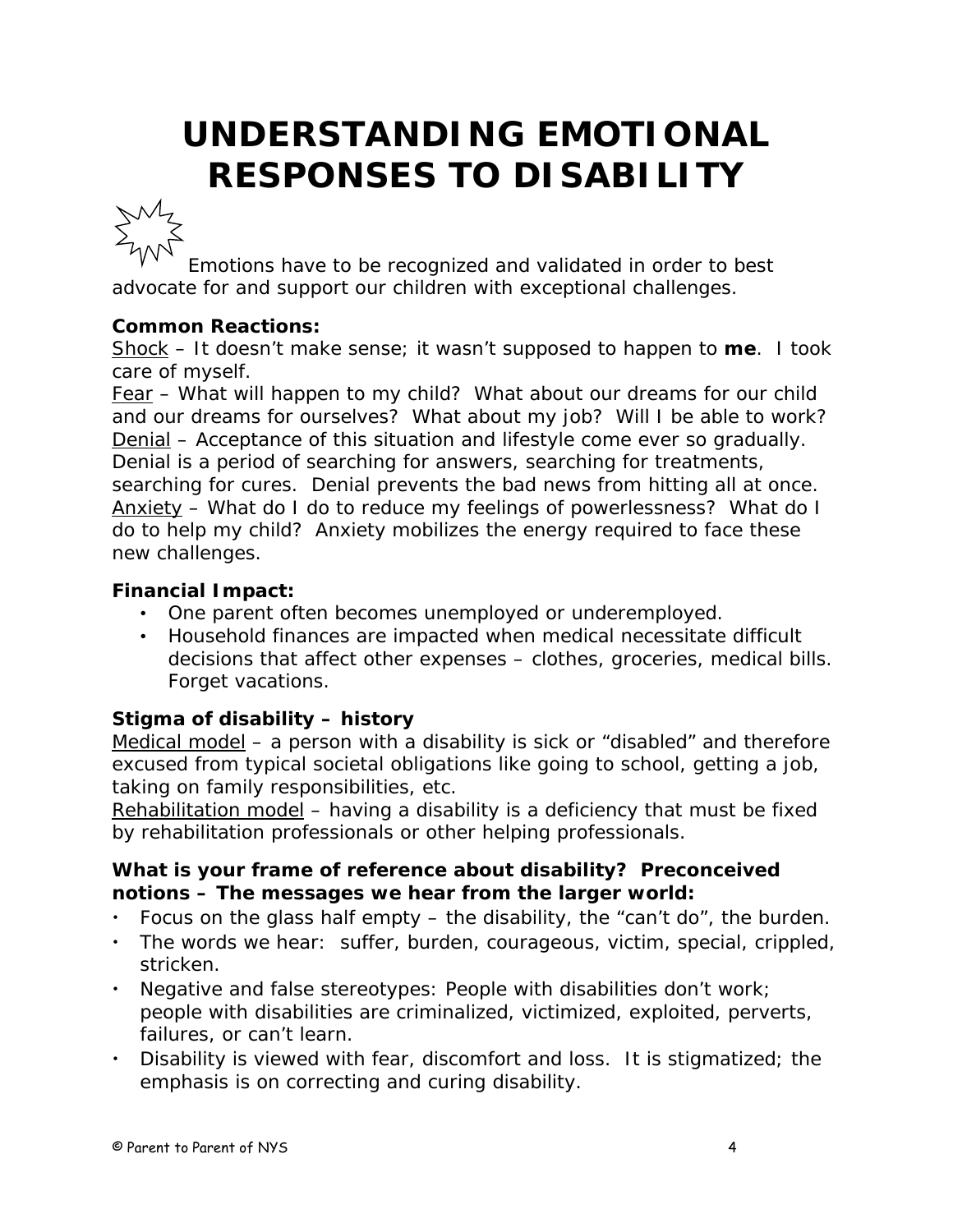- Stereotypes about people with disabilities often are a result of an emphasis in American culture on what and how much a person can produce, or how athletic or academically gifted people are.
- People with disabilities are laughed at and teased.

#### **The challenge for families:**

- We love our child, but because of perceptions and attitudinal barriers in everyday life, we feel isolated.
- We struggle with grasping that we are now part of the world of disability that has been perceived so negatively.
- We know our child can learn if given the right supports, but not everyone shares the same belief.

#### **How does a family reconcile?**

- Be honest with your feelings.
- Take one day at a time.
- Never underestimate your child's potential.
- Encourage your child to develop to the best of their ability.
- Find positive mentors, other parents and professionals who recognize your child's special gifts.
- Recognize your role as expert on your child and be involved with their educational program and medical care.
- Focus your attention on the positive contributions your child with special needs has made on the family.
- Believe your child will learn.
- Let a child be a child first. Therapies and interventions may be necessary but remember: You have a child who wants to play.

### **Support Parents**

With the assistance of families throughout New York State, Parent to Parent has developed a network of parents throughout the state who serve as Support Parents. Support Parents have offered to speak to other families and caregivers who are facing similar challenges.

Would you like to join our network of parents helping parents and become a Support Parent willing to speak with other parents?

If you have questions or need information about your child's disability or health care needs, contact Parent to Parent at any one of our offices listed on Page 18.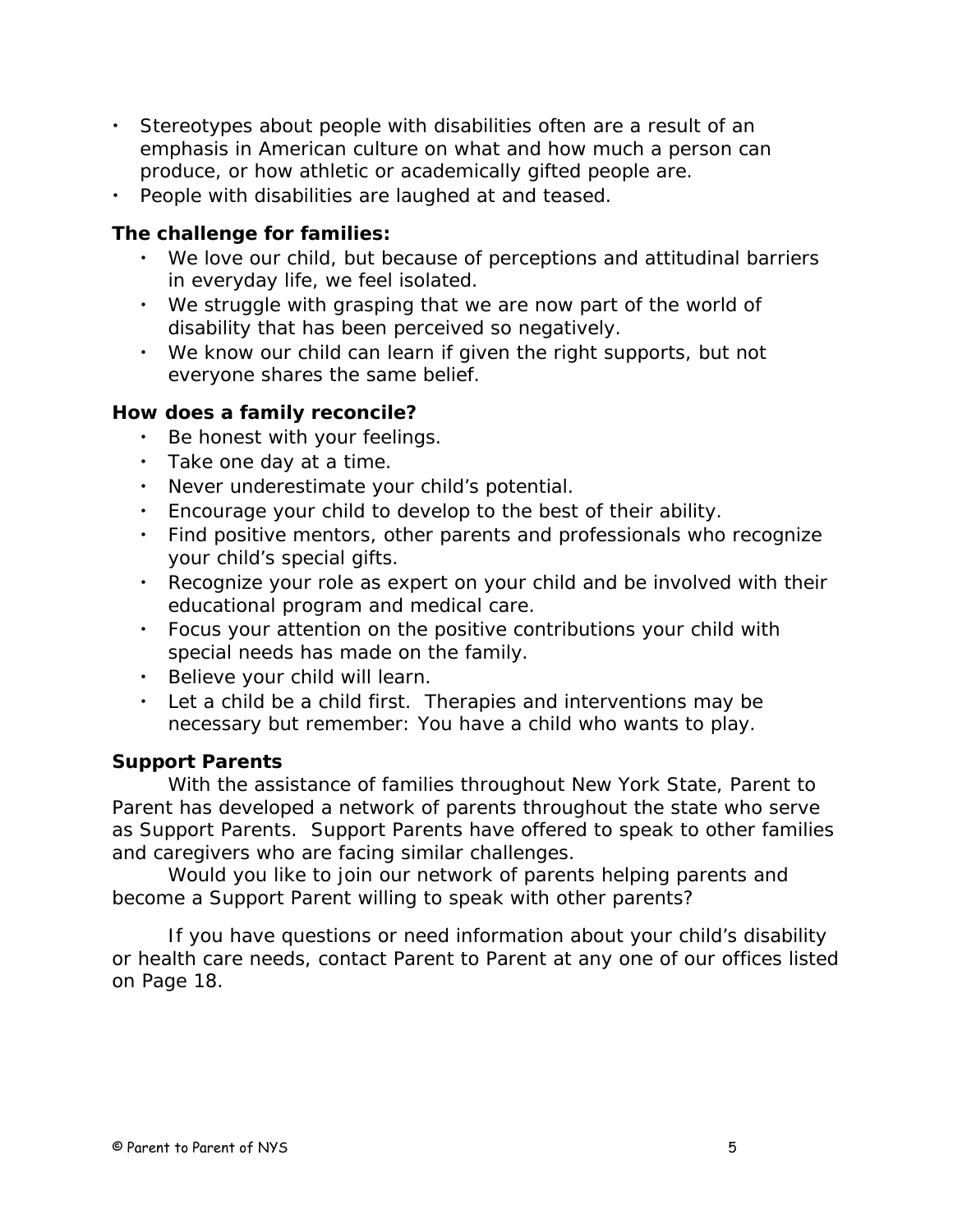## **COPING WITH YOUR CHILD'S SPECIAL HEALTH CARE NEEDS**

Understand your feelings.

Express your emotions.

Educate yourself about your child's illness or condition.

Keep communications open.

Talk to other parents.

Focus on the strengths and goals that are achievable.

Believe in your child.

Establish routines.

Maintain your sense of humor! There is no co-pay for laughter!!

Remember that taking care of yourself is caring for your family.

Helpful websites:

www.ptopnys.org www.parenting-ed.org/for-parents www.medicalhomeinfo.org www.caringtoday.com/ www.caregiver.com http://lend.umn.edu/docs/LEND-Family\_Caregiver-FACT\_SHEET-7-3-13.pdf

*Contact your regional Parent to Parent office to network with other parents (see page 18).*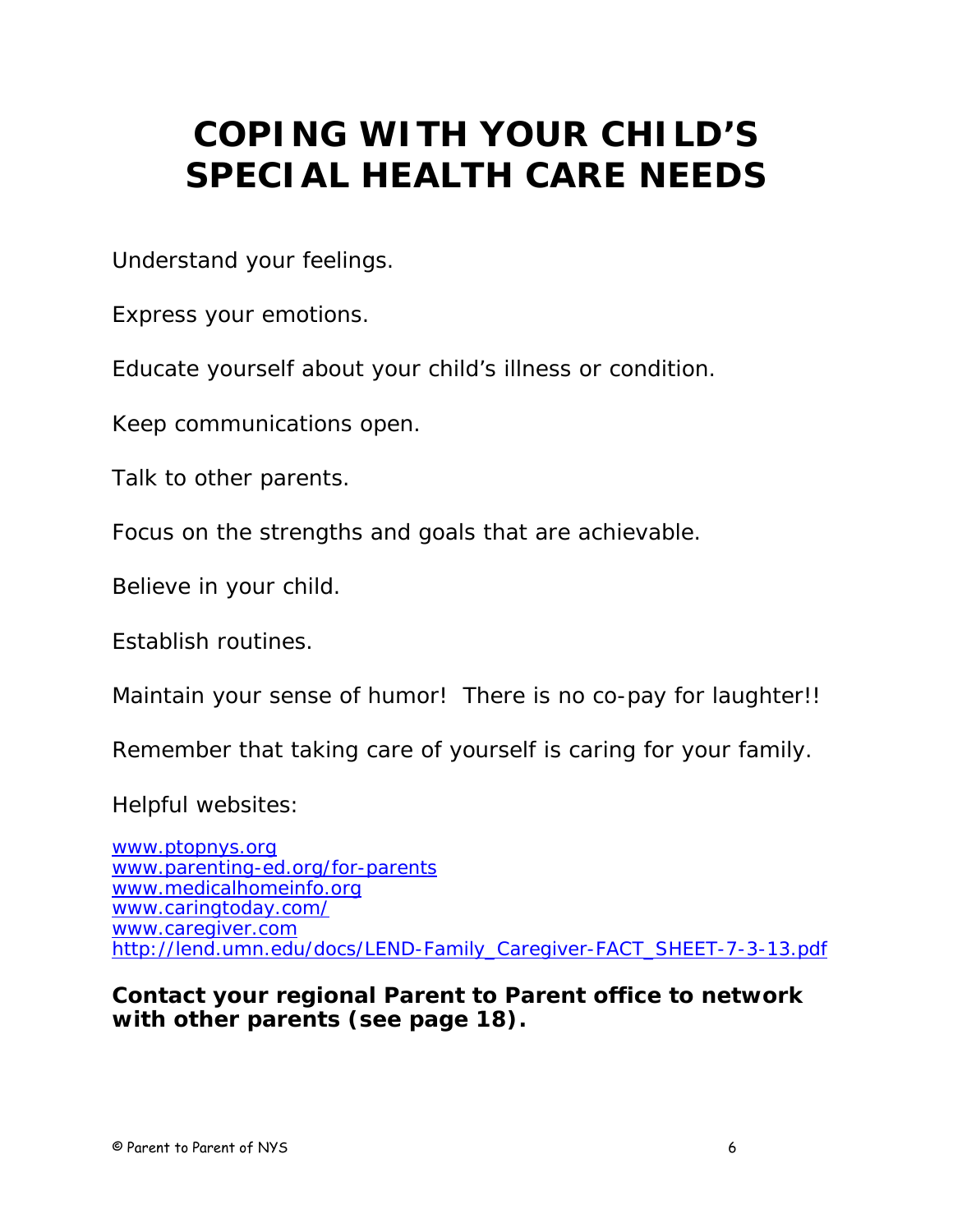## **REDUCING STRESS: STRESS REDUCTION TIPS FOR PARENTS OF CHILDREN WITH SPECIAL HEALTH CARE NEEDS OR CHRONIC ILLNESS**

Bury your guilt in the backyard.

Be a mother or a father, not a therapist.

Reach out – parents helping other parents are powerful and healing.

Consider how your child's illness or disability impacts the family in a positive way. Examples:

Your family has become more accepting of differences. You have met some great people who otherwise would not have been part of your life. You have learned the importance of clear communication and advocacy.

Live in the present and enjoy the good times.

Keep a picture of the good times with you.

Take deep breaths regularly. Take more deep breaths.

Laughter is therapeutic.

Guilt is a self-made emotion. Make guilt-free time for you.

Do something you enjoy doing, even if it doesn't include your family.

Recognize your family's strengths and build upon them.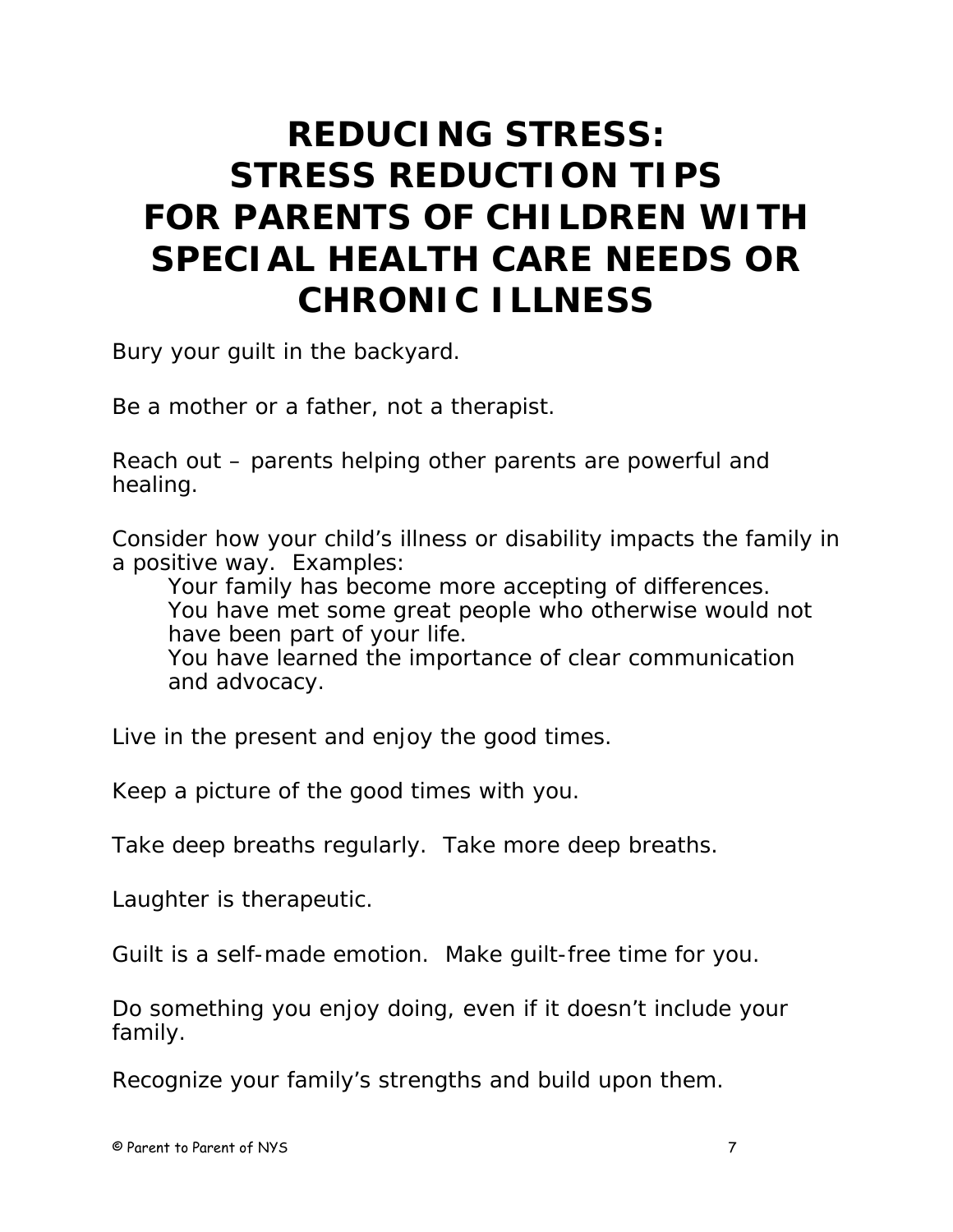# **ORGANIZING & KEEPING RECORDS**

 An important part of raising a child is keeping records of the major events in your child's life. As a parent of a child with special health care needs or a disability, this record keeping goes beyond when your daughter got her first tooth or when your son broke his arm.

### **Why keep records?**

It is important to have medical information in one easily accessible place. Keeping track of your family's medical information can prevent unnecessary stress. If you move or change doctors, you will be able to share your medical history with the new doctor before your "official" records get forwarded.

### **What records should I keep?**

Keep all relevant information related to your child, including:

- 1. Dates of immunizations, hospitalizations, illness, surgeries
- 2. Contact information and dates of service for: doctors, specialists, dentists, surgeons, therapists, insurance companies, schools
- 3. Phone conversation logs for: medical professionals, insurance providers
- 4. Medications
- 5. Insurance information (copy of policy and correspondence)
- 6. Education/school documents (i.e. 504 Plan, notes from nurse, etc.)
- 7. Equipment, supplies and vendor information
- 8. Emergency contact information
- 9. Other information specific to your child

### **Where do I start to organize records?**

- 1. Start with today, this month, this year.
- 2. Don't let the overwhelming thought of organizing prevent you from beginning.
- 3. Find a method that works for you and use it.
- 4. The best method is one that you will use regularly.

### **Some suggestions:**

- 1. File folders, accordion folders, notebooks and a specific box or file drawer all work as locations to keep records. Find what works best for your lifestyle.
- 2. Use a different folder, notebook, box or file drawer for each child.
- 3. Go through your records annually to keep them current and up to date.

http://parenttoparentnys.org/images/uploads/pdfs/Health\_Care\_Notebook\_July\_2010.pdf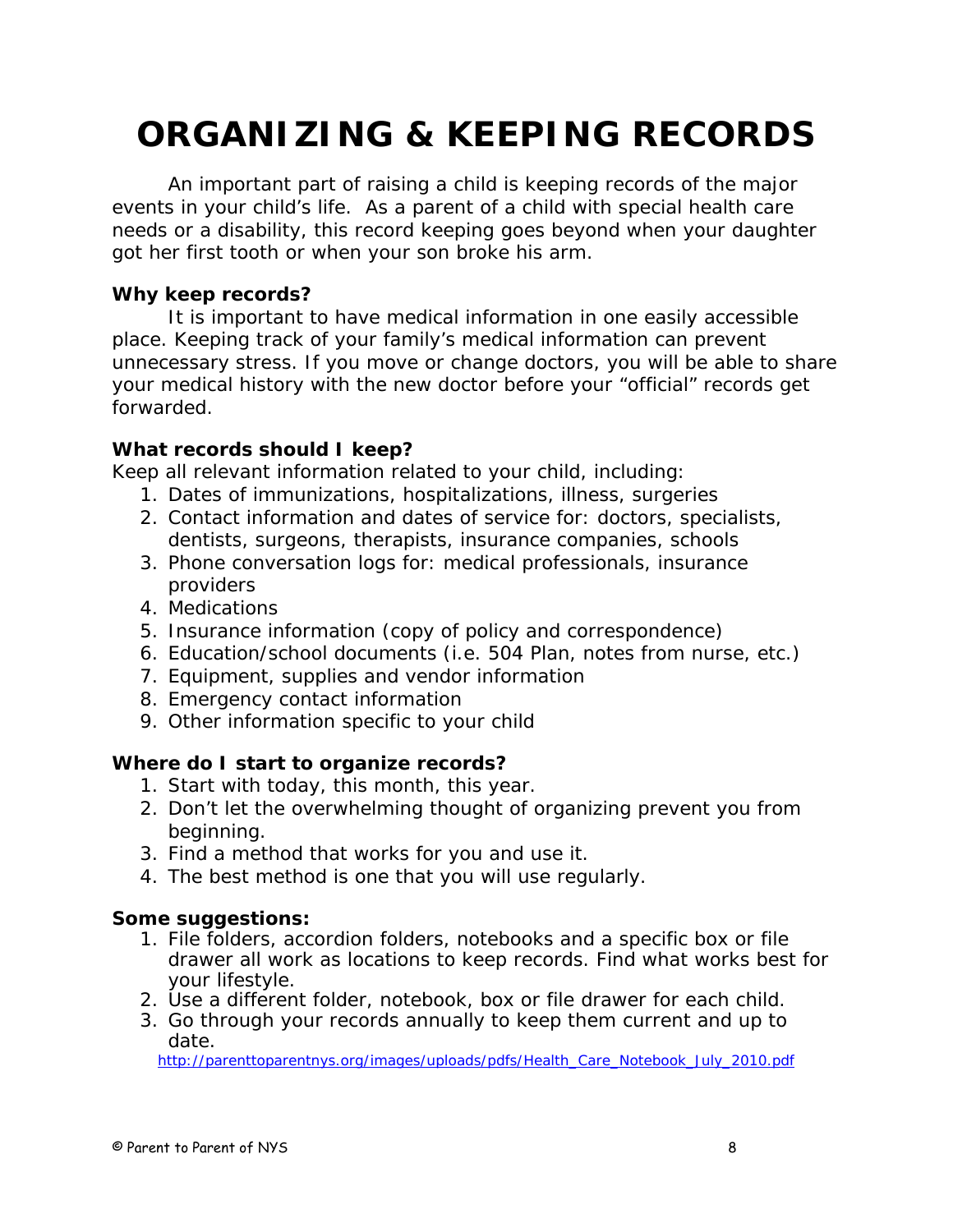### **MAKING THE MOST OF MEDICAL APPOINTMENTS**

- 1. Find out the regular and walk-in hours for each doctor's office, hospital and/or clinic. Try to schedule your appointment first thing in the morning or immediately after lunch.
- 2. If possible, schedule a few appointments in one day to save money on gas, parking and childcare for siblings; you will be reducing the time and distance you travel, making it less stressful on you and your child.
- 3. Call before your appointment to see if the doctor is in and running on time.
- 4. Leave ample time for parking.
- 5. Bring extra money for parking, co-pays and lunch.
- 6. Develop a system to organize contact information (names, email addresses, phone and fax numbers, etc.) that you will need at various appointments, including pertinent doctors, labs, pharmacists, SSI numbers, ID numbers, etc.
- 7. Use one calendar for everything it will help you avoid missing appointments. If you are writing appointments on different calendars, you may overlook an appointment. If possible, record the contact information for each doctor on the calendar in case an appointment must be canceled or rescheduled.
- 8. Keep a bag packed for your doctor visits *at all times*. In an emergency, you will have contact information, toys, phone numbers, snacks, drinks and medications ready, and you can avoid wasting time looking for these important items.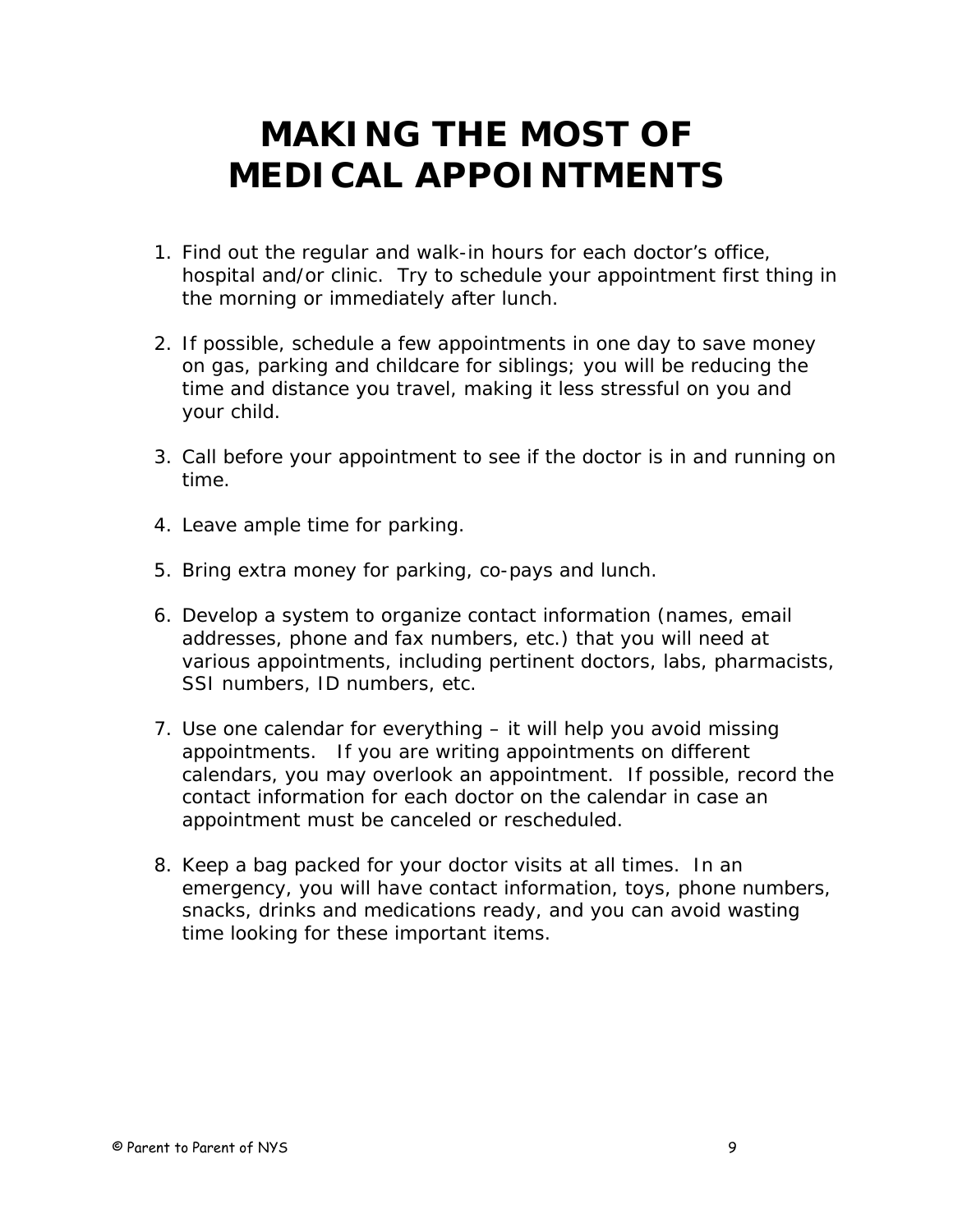# **MANAGING PRESCRIPTIONS**

### **Practical tips and questions to ask when a medication is being prescribed:**

- 1. Clarify the dose, the number of times taken daily and the name of the medication in case there is confusion on the part of the pharmacist or doctor.
- 2. If a doctor is prescribing a 3-4 times per day medication, ask if there is another prescription that is equally effective but given only once or twice a day, thus reducing the chance of missing a dose.
- 3. Indicate what type of medication is best for your child (i.e. if they cannot swallow pills, request a liquid medication).
- 4. The pharmacist will give you a printout of side effects. Ask the doctor if there are any common or frequent side effects for each medication.
- 5. Ask the pharmacist if there are special instructions for taking a prescription (i.e. stay out of the sun; don't take medication with dairy products or avoid dairy for one hour; take at bedtime if a medication causes drowsiness; take before eating; etc.)
- 6. Ask if anything should be taken along with the medication (i.e. with prednisone you should take calcium).
- 7. Don't be afraid to ask the doctor for samples, especially if it's a medication that will be taken short-term or as part of a trial.
- 8. Learn the brand, generic names and doses of medications your child is taking. This can help avoid prescription mistakes.
- 9. Do not change the form of any medication without speaking to your pharmacist (i.e. some medications can be crushed, chopped and mixed with juice). Always ask before altering a medication's form. Sustained release pills should not be crushed and some capsules should not be opened. Check with your pharmacist.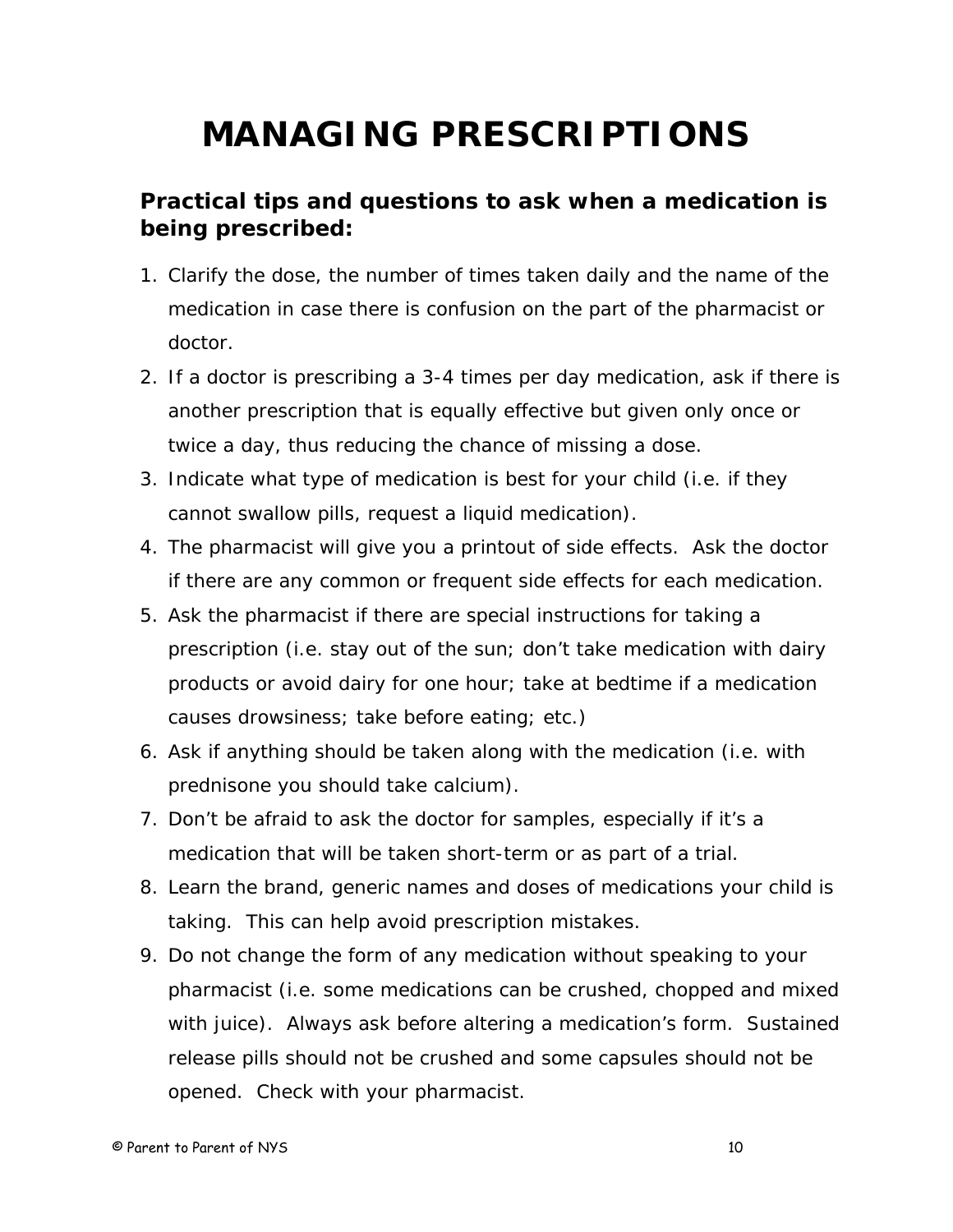- 10. If a medication tastes awful or if your child has many medications, see about purchasing empty capsules and putting the medications into it so that your child won't have to taste them or swallow as many.
- 11. Instead of leaving numerous prescription bottles on the counter of your kitchen, designate a shelf in a cabinet. If there are a lot of prescription bottles, consider purchasing a three-level spice rack.
- 12. Color code bottles for each family member to make them easy to find.
- 13. On your calendar write down the date to order/refill a prescription along with the prescription number so that you don't forget to renew it. This is critical with the 90 day mail away prescriptions since you have to wait to receive it. Some pharmacies have a monthly renewal reminder system.
- 14. If a refill prescription looks different than a previous supply, confirm with the pharmacist that the medication is correct. Generic meds can look different.
- 15. If you are having difficulty with a pharmacy, request to have your insurance carrier intervene (if they are overseeing your prescription coverage).
- 16. Caution: Be aware that if a medication in liquid form is spilled or spit out by a child, it will alter the number of remaining doses available. Ask your doctor how to handle the situation.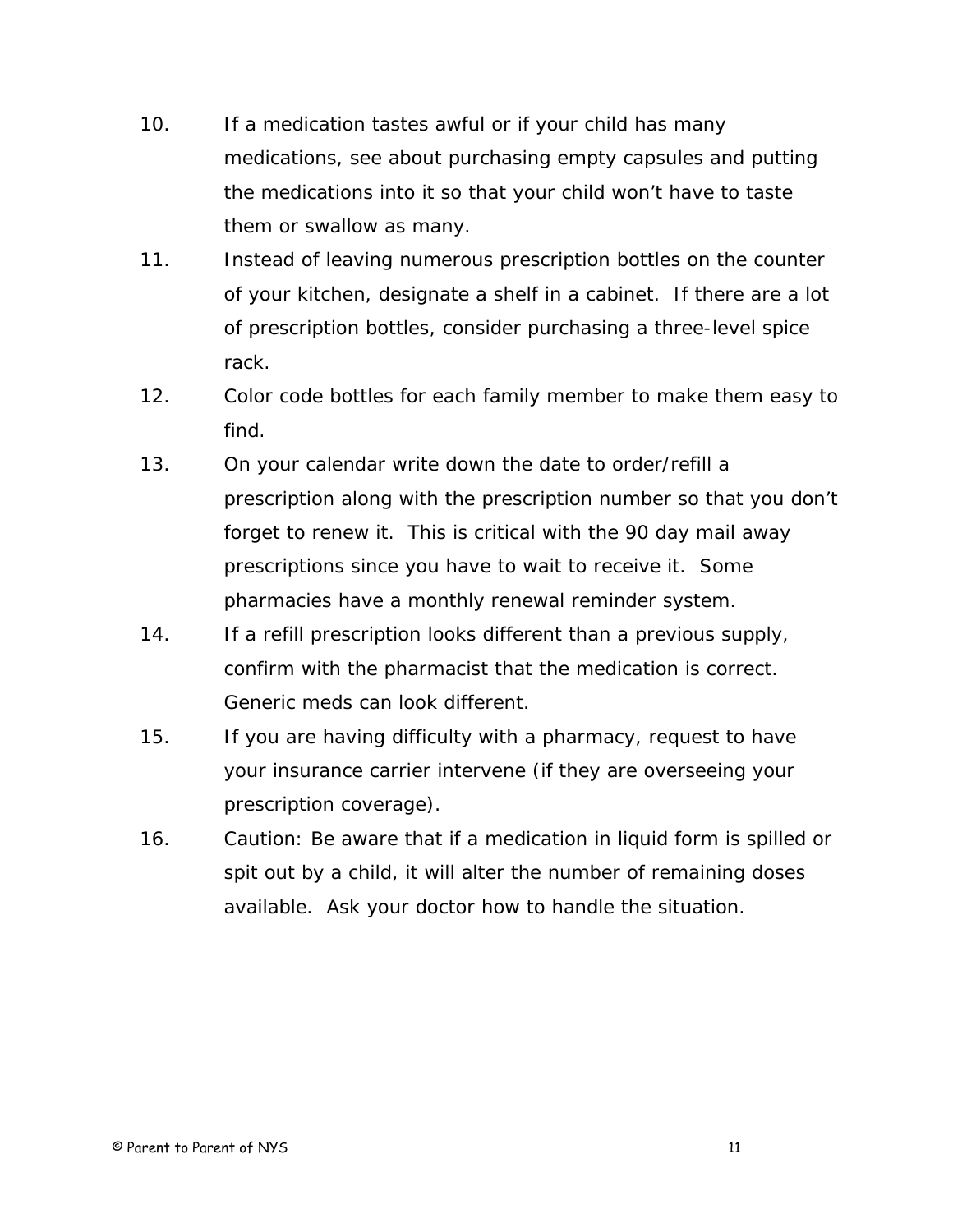## **RESEARCHING HEALTH CARE INFORMATION ON THE INTERNET**

### **Research Tips**

Whereas health care information was once hard to come by, today we can be buried by the volume of information turned up by a single Internet search. Since anybody can put anything on the Internet, it is very important to sift through the search engine results carefully. Here are some tips to help parents identify quality information to assist them in making good health care decisions.

### **Types of information**

- 1. Determine if you are looking for factual information, opinions, or both.
- 2. Factual information should be able to be verified from a primary information source, one which should be provided by the author.
- 3. If the information is an opinion, it should be clearly stated as such and the author should identify what qualifies him/her to offer this opinion.

### **Source of Information**

- 1. Determine who owns or sponsors the website and why they are providing the information.
	- a. First, check the website's domain name.
		- i. Web addresses that end with .gov are government-owned websites; those that end with .edu are owned by educational institutions; those that end with .org are generally owned by nonprofit organizations.
		- ii. .com websites are commercially driven or for-profit ventures. By eliminating the .com sites when beginning a search, the search can be significantly narrowed down to sites that are most likely to have evidence-based information.
	- b. Check the website's homepage.
		- i. If it is not immediately apparent who is behind the website's existence, try scrolling down to see if there is contact information at the bottom of the page.
	- c. Check sections of the website such as "Contact Us" and "About Us".
- 2. Do not assume the website owner or sponsor is the author of the information on the website. Look for a byline or for author's information in the footer of the article or web page. You should be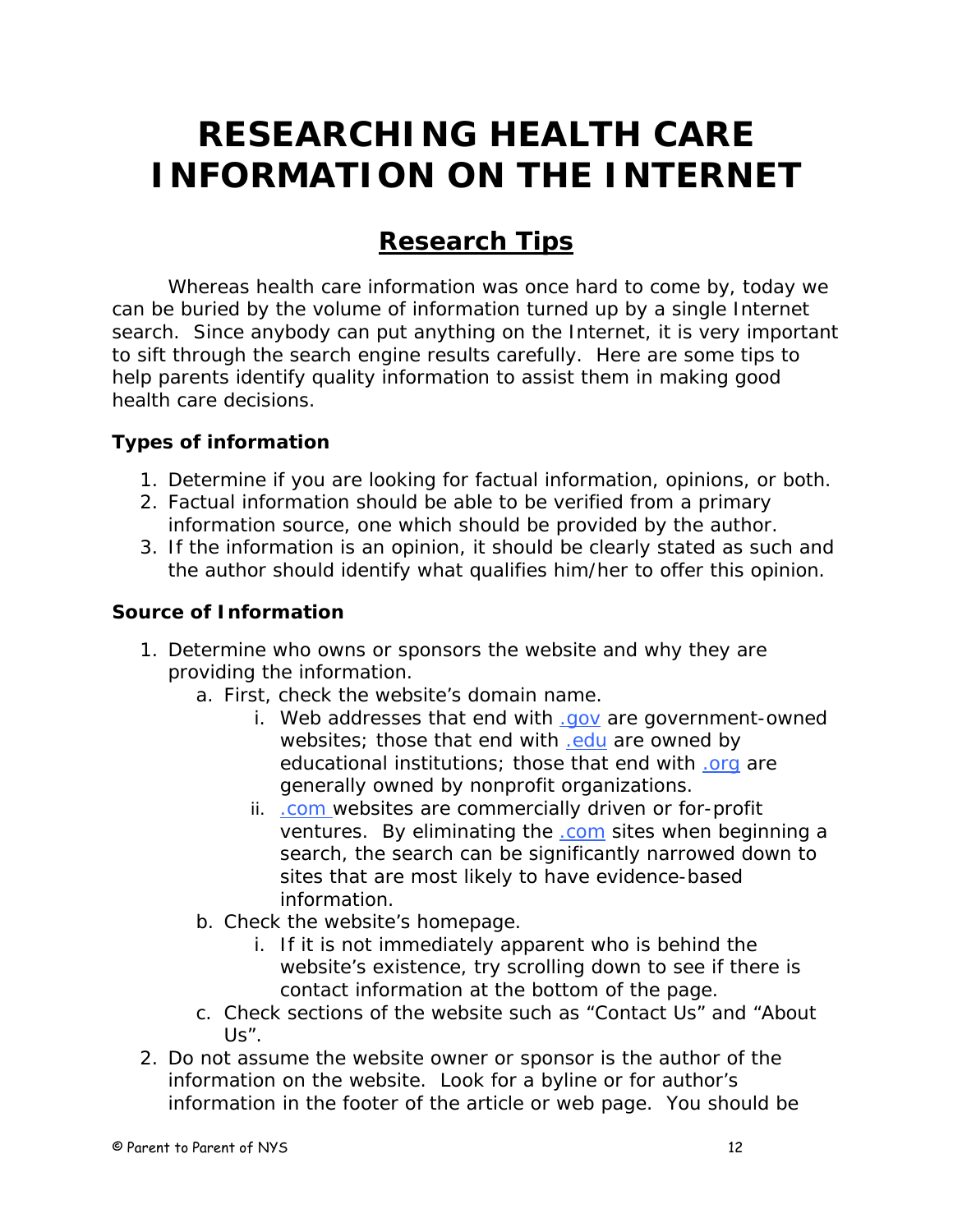able to easily determine what makes the author qualified to provide the information.

- 3. Uncover the author's purpose in providing the information. Consider the difference in perspectives of an employee paid to write the information and, for example, a customer who writes an essay about their experiences with the company's product.
- 4. Check to see if the author's contact information is provided.

### **Dated Information**

- 1. Verify that each page of the website indicates when the page was last updated.
- 2. Make sure the article includes the date it was published or last updated.
- 3. Evaluate if the information is current enough for the topic you are researching.

### **For Further Information:**

- 1. Credibility Assessments of Online Health Information: http://jcmc.indiana.edu/vol6/issue4/eastin.html
- 2. A User's Guide to Finding and Evaluating Health Information on the Web: http://www.mlanet.org/resources/userguide.html
- 3. Finding and Evaluating Health Information on the Internet: http://www.rochesterhealth.com/healthnotes/articles/findingand-evaluating-health-information-on-the-internet
- 4. Finding Reliable Health Information Online: http://www.hopkinsbayview.org/communitylibrary/reliablehealth info.html
- 5. MedlinePlus Guide to Healthy Web Surfing: http://www.nlm.nih.gov/medlineplus/healthywebsurfing.html
- 6. Evaluating Websites: http://www.lib.unc.edu/instruct/evaluate/?section=websites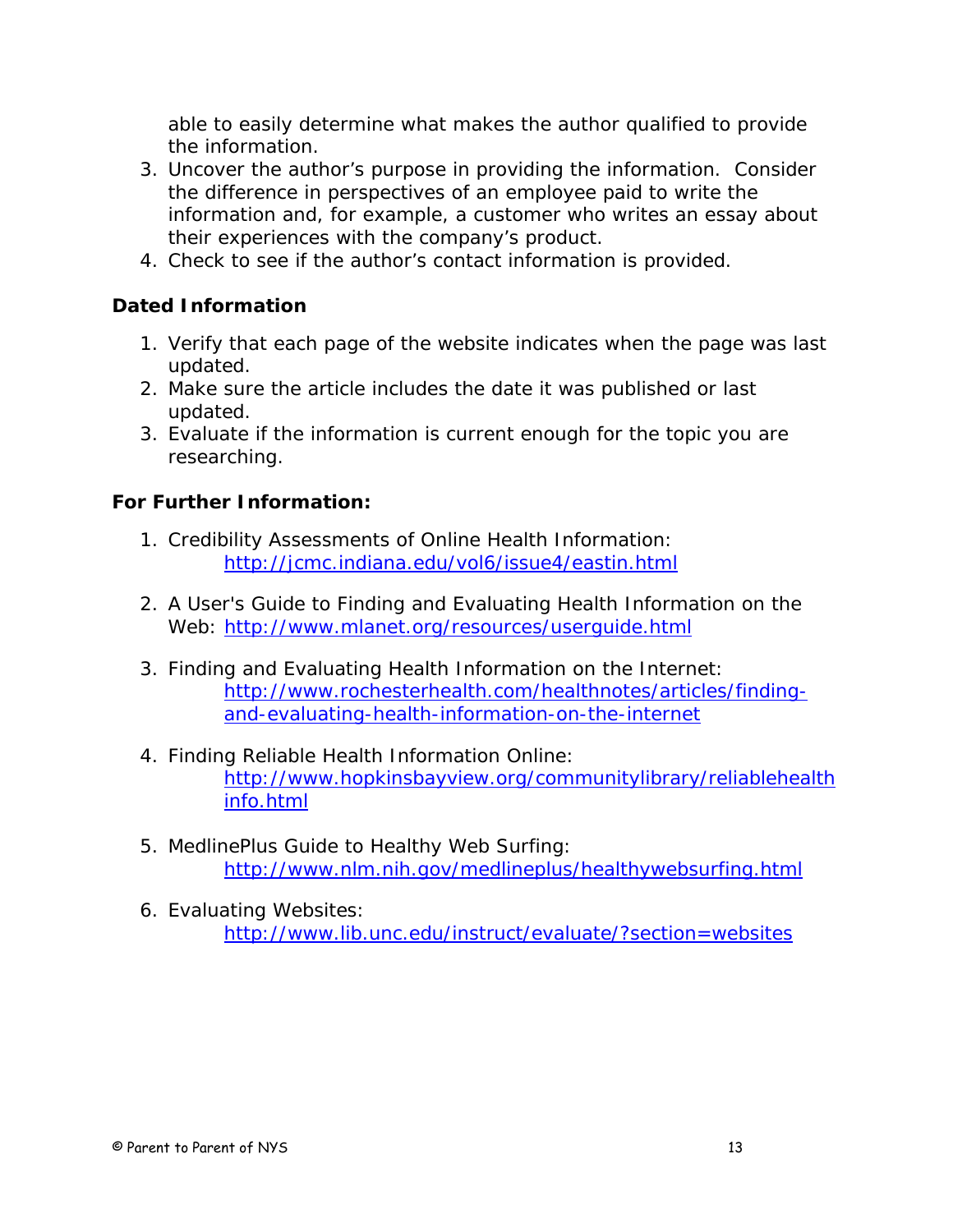### **When your child has been diagnosed with a disability or chronic condition…**

INFORMATION & TIP SHEET

**(Reprinted with permission)** 

*Prepared by Dr. Elizabeth Bruce on behalf of the Emotional Health Centre Unit 8, 1253 Nepean Highway, Cheltenham. 3192. Victoria. Australia. Telephone: 61 3 9584 5150 / Fax: 61 3 9584 8690 http://www.emotionalhealthcentre.com.au/* 

#### *Overview*

The diagnosis of a chronic condition or disability in a child represents a serious personal trauma for parents. Typically, parents feel isolated and question "why me, why my child?" Naturally, mothers and fathers experience a deep sense of painful grief that is often expressed very differently and at different points of time. Sometimes the loss or its extent is not as apparent to one parent. Perhaps one parent has not been exposed to as much information specific to the child, or they have been shielded from comparisons with other children the same age.

This difference in response can easily lead to misunderstandings and disconnection between partners and it is common for relationships to be under great strain. Often partners feel they cannot successfully support each other. The severe stress caused by trauma and grief can create physical symptoms: appetite change, nausea, abdominal pain, changed bowel habits, alteration to normal period pattern, headaches, dizziness, palpitations and chest pains. There may be efforts to reduce distress and find emotional relief by seeking distractions.

Research indicates that many parents will experience post-traumatic symptoms. Such symptoms include flashbacks to the words or situation surrounding diagnosis, preoccupation and fear with how the future might unfold, a feeling of not being entirely present, for instance, feeling remote from one's child or other children, friends and places. Sometimes parents feel that their bodies are on alert; things they did not worry about before now create fear. Naturally, there are difficulties concentrating.

Post-traumatic symptoms are often more evident in mothers because they are more likely to be at home isolated with their thoughts and being responsible for managing during the day. The workplace may allow fathers, but not all fathers, to avoid the intense thinking that mothers' experience. There are fathers who find that no amount of work distracts them from worrying. While trauma symptoms generally decrease over time, they can be resistant, particularly when traumatic information about one's child continues. Within this psychological climate, depression is not uncommon for parents.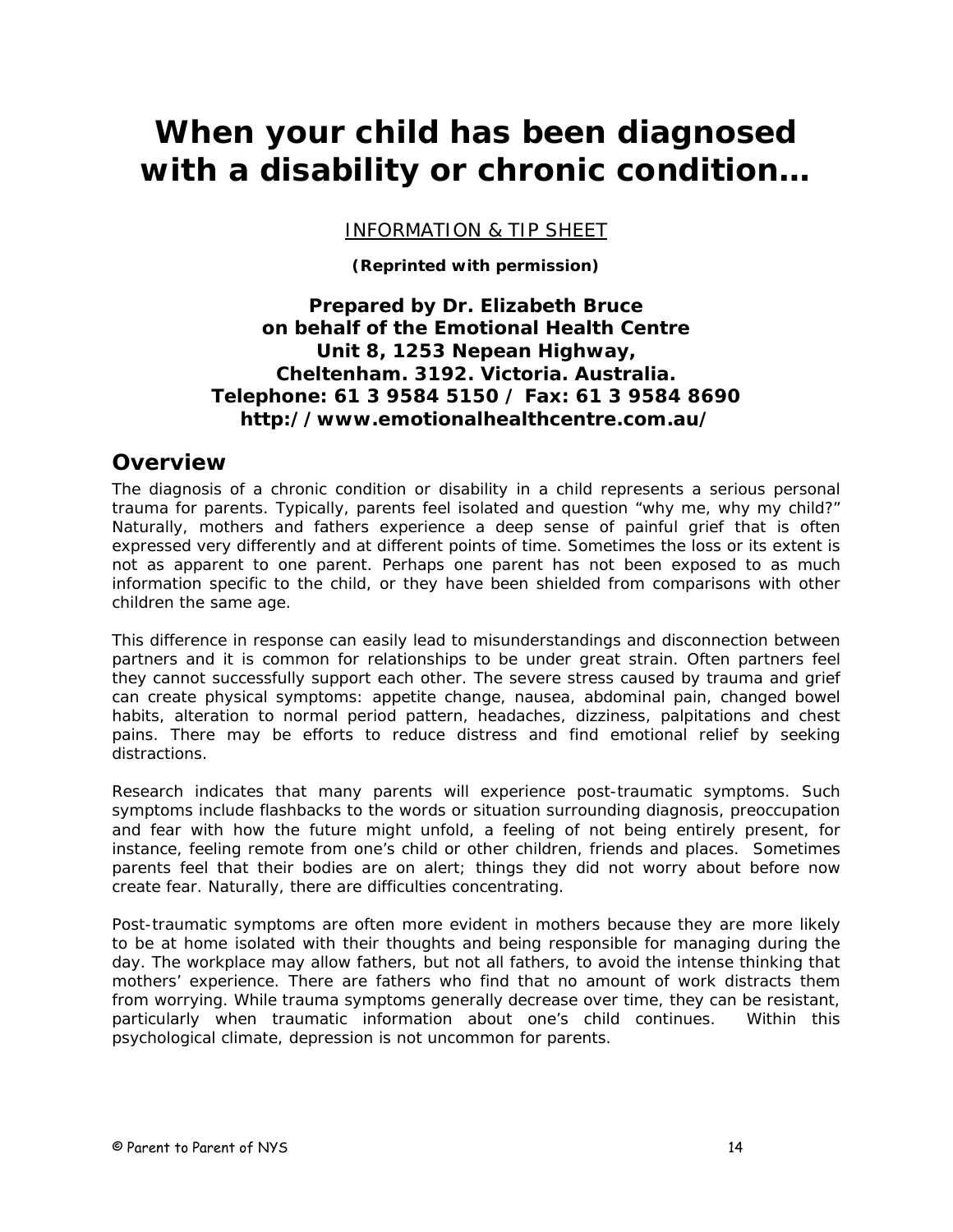### *Symptoms*

Symptoms of depression will include a range of thoughts and behaviors including a sense of "dragging" yourself around – a difficulty facing the day, disinterest in previously enjoyed activities, quick feelings of agitation or irritation, problems relaxing, a loss of personal goals, change in appetite, feelings of helplessness, becoming locked into routines wherein you feel mindless, feelings of detachment from loved ones, sometimes hostility towards them. Of course there are degrees of depression, but you will have noticed some consistent changes in you.

Over time, generally parents move towards adapting to their child's condition – a possibility that seems impossible in the beginning! It is typical for parents to often feel that they have gone backwards. However, it is a steep learning curve. It is normal for a sense of grief in varying intensity to parallel the child's life.

### *Looking after yourself and your family*

- In the early period, post-diagnosis, parents need to be mindful of the trauma and the huge adaptation surrounding it. Try and guard against: too much reading, too many questions, being exposed to images that create fear of the future, or talking to individuals who are ignorant of the depth of your feelings. Pace yourself if possible. You will know when you are ready to take any next steps.
- □ Try not to run out of energy and vital nutrients by eating small meals or snacks throughout the day. Keep up fluid intake. Alternate with your partner in taking short exercise.
- Long periods of isolation with your own thoughts intensify negative thoughts and should be avoided if possible, if only broken up by talk-back shows at home or a brief walk.
- Mothers and fathers need regular support to work through aspects of this trauma. Counseling should be considered vital to emotional and physical well-being.
- The well-being and longevity of the relationship between mother and father is the greatest asset amidst this trauma. Relationship counseling early on is vital in respecting each partner's unique approach to managing loss in their lives.
- Suffering from continuing traumatic symptoms or depression is common. In these situations the natural chemicals in the brain have become depleted through ongoing stress. Finding relief through prescribed anti-depressants or naturopathic means is crucial to well-being and healthy parenting. Medication may be short term. Some parents return to medication at different times. In tandem with counseling, parents continue to learn ways to manage.
- Sleep deprivation is normal. As it can easily lead to depression, relentless sleep deprivation should be tackled early. Typically respite is difficult. Parents may need to alternate sleeping arrangements, usually away from the home environment. Sometimes parents find that prescribed medication or naturopathic substances help with gaining sleep when the opportunity arises.
- Joining a support group of other parents in similar situations reduces perceptions of isolation. Discussion in these groups will normalize your feelings.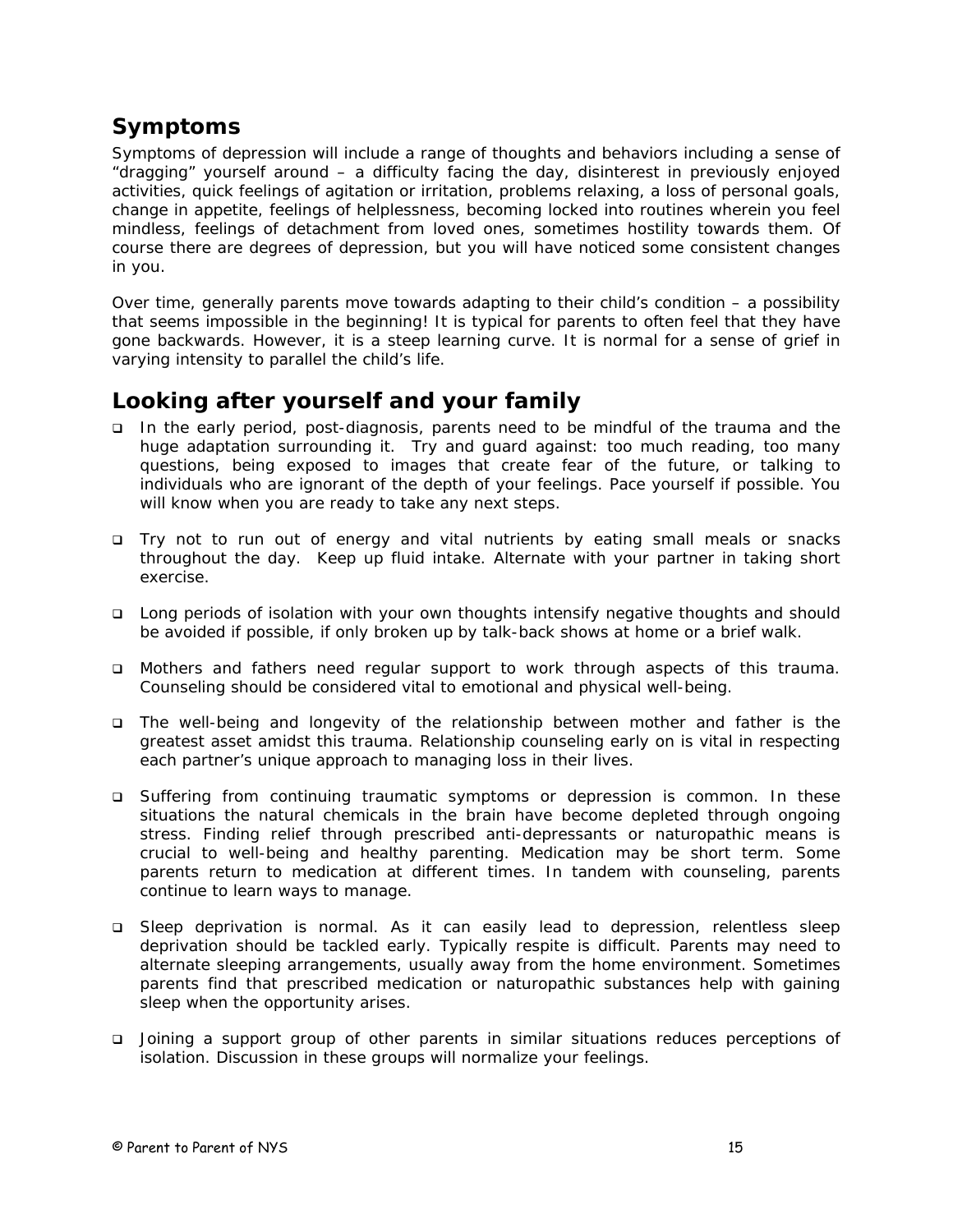- Raising a child with a chronic situation calls for specialist knowledge. Reading, seminars and consulting with professionals in parenting will avoid extra concerns and help in difficult decision-making. In the early stages of parenting, parents should avoid excessive reading as it is difficult to check what is relevant and the mind is already overwhelmed.
- Siblings will do well with regular special attention and paced information about their brother and sister. Back-up plans for how they can handle times of upheaval and questions from their peers will decrease anxiety.
- Remember that grandparents will be subjected to shock also. Try to reduce your expectations of empathic, helpful feedback, especially in the early stages.
- Advise family and friends of the nature and intensity of your trauma. Often they have no idea how to relate to the situation. Parents have found it useful to send information about the child's condition to others.

### *Checklist for getting support*

- Are any symptoms described above persisting with the same intensity over time?
- □ Do you have consistent support from family and friends?
- Have you been able to express the depth of your emotions to someone?
- □ Have you been given opportunities to express your feelings about the diagnosis?
- Do you express your feelings often?
- Do you find yourself "stuck" thinking about a particular incident during diagnosis, or word(s) used during diagnosis?
- Are there certain experiences that you can't get off your mind?
- When you look back to diagnosis or thereabouts, do you think that the depth of your feelings is getting harder to manage?
- Do you spend more than 8-10 hours without adult company for more than two days in a row?
- Does your partner generally support you?
- Do you feel increasing anxiety in being able to manage your child's condition
- Have you been able to shake-off a feeling of "what's the point?"
- Do you avoid talking about your thoughts and feelings?

#### **Resources**

To purchase *Through Loss* (Bruce, E.J. & Schultz, C.L. 2004) and other resources, visit the Emotional Health Centre's website listed above.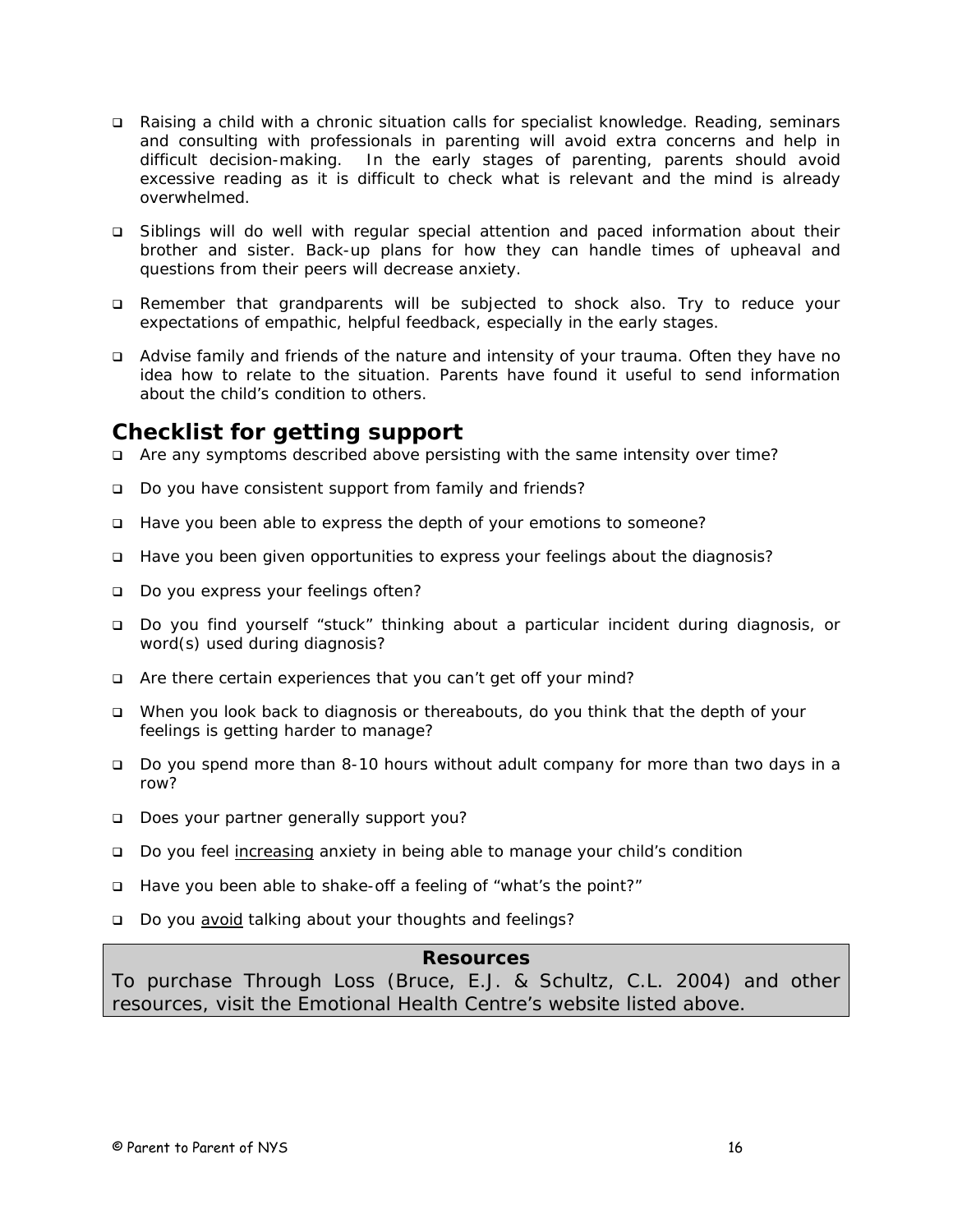### **About Parent to Parent of New York State**

### **Parent to Parent of New York State Mission:**

Parent to Parent of New York State builds a supportive network of families to reduce isolation and empower those who care for people with developmental disabilities or special healthcare needs to navigate and influence service systems and make informed decisions.

Parent to Parent of NYS is a statewide not-for-profit organization with a mission to support and connect families of individuals with special needs. We are a point of contact for many parents who are "getting started" on their journey of parenting a child with developmental disabilities. Offices located throughout NYS are staffed by regional coordinators who themselves are parents or close relatives of individuals with special needs. A website is maintained to provide information and events listings: **www.ptopnys.org.** 

A network of Support Parents is the backbone of the *Parent Matching*  **Program.** The program, created and maintained by Parent to Parent regional coordinators, is a model program used across the country to put parents in touch on a one-to-one basis with other parents who have a child with a chronic illness or disability. "Support Parents" are parents of individuals with special needs who have made the offer to speak with "new" parents and share their experiences. Support Parents are the key to this program. The organization recognizes the need for emotional support as well as the importance of parents knowing they are not alone.

When parents agree to be Support Parents, they are provided a skillsbuilding training that includes an overview of how the program works and an understanding of the emotions and life-altering changes a parent or caregiver may experience, as well as listening skills. New parents are welcome to join the Support Parent network and to share their experience.

In addition to the Parent Matching program, the organization fields telephone calls from parents of children with special needs who are looking for resources, services and information. Callers include parents looking for information about medical services and therapies and those looking for information about a specific illness or disability. There are often questions about special education. All programs are based on the philosophy of parents helping each other, drawing on a network of parents helping parents. Coordinators are there to assist caregivers and parents but draw on other parents to help. There is no charge for services.

The Family to Family Health Information Center (F2F HIC) assists families with access to health care, health care recordkeeping and transition from pediatric to adult health care. Information about this program can be viewed at the website.